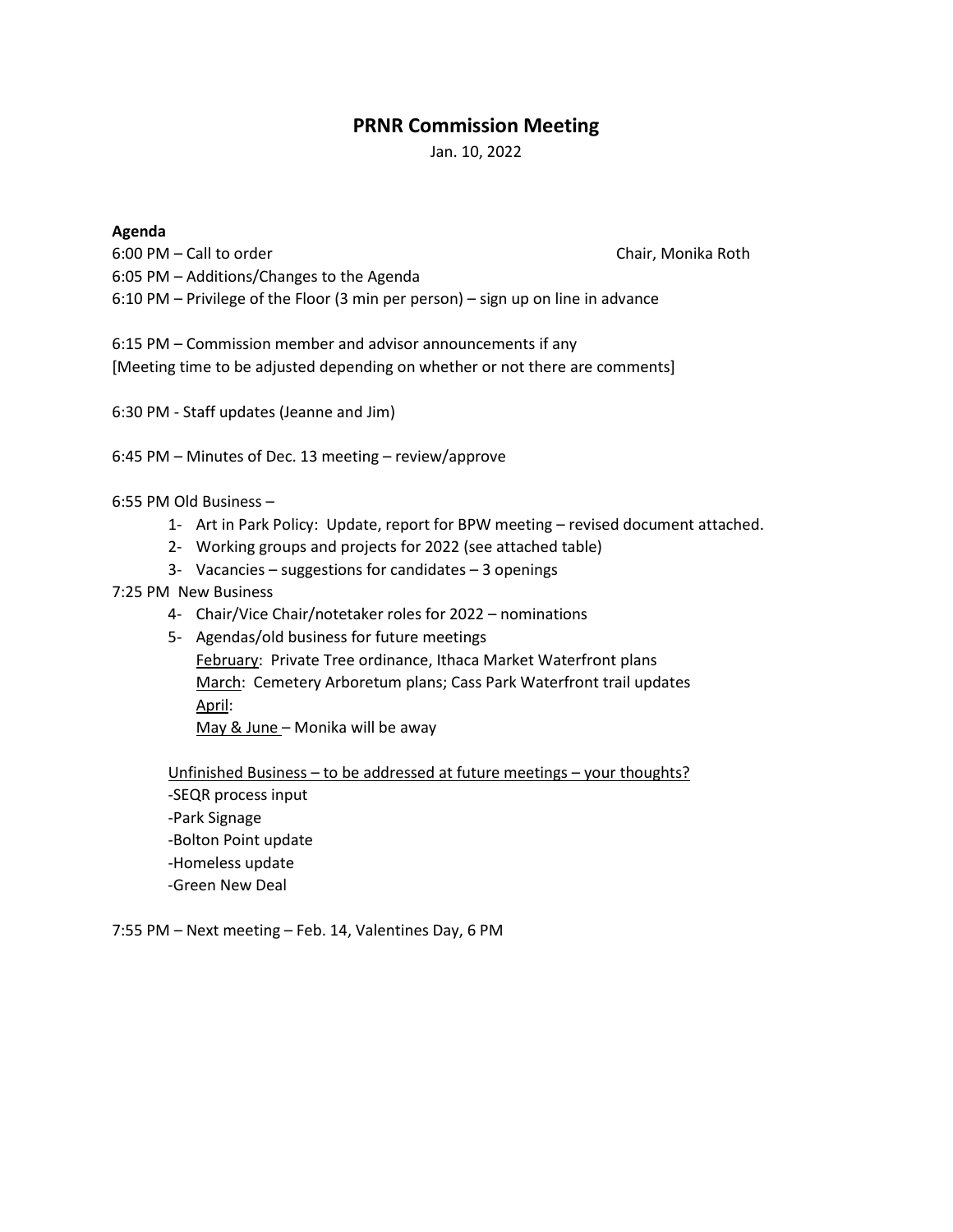# **PRNR Commission Meeting Notes**

Dec. 13, 2021

6:00 PM – Call to order Chair, Monika Roth Chair, Monika Roth Present: Stephanie Figary, Tyler Moeller, Ellen Leventry, Dan Hoffman, Monika Roth Absent: Scott Freyburger, Paul Paradine Kerslick Council: Cynthia Brock, Graham Advisors: Todd Bittner Staff: Jeanne Grace, Jim Dalterio, Also Nikki Cerra – Environmental Planner

No Additions/Changes to the Agenda Privilege of the Floor – no one in attendance

## **OLD BUSINESS**

**Private Tree Ordinance** – document shared. Review and comment led by – Jeanne Grace & Nikki Cerra Key points:

Trees that are going to be protected fall in two categories:

- Significant trees 8" or more
- Heritage tree larger tree 24" or greater

Most City trees are in the 15-30" diameter range

Permit needed if more than 5 trees removed from one property.

Monika asked for a definition of Critical Root Zone – Jeanne suggested an image would be good to include.

Tree canopy goals – achieve 15% canopy coverage in commercial and industrial areas, and 40% canopy coverage in residential areas. We would need to look at specific areas to see how well we meet our goals. Seem to meet it in residential areas, but commercial and industrial areas maybe not. A zoning map overlay might be a useful tool.

Tree fund – money would help pay for trees in low income areas. Need clarity on "what is a low income area?" Could use Census tracts. OR Perhaps re-phrase this to allow flexibility that is not based on census tract data.

## Tree removal:

Ordinance allows for emergency tree removal and allows arborist to advise on appropriateness for removal. Emergency tree removal is allowed without a permit.

Discussed the list of undesirable (invasive) tree species – there are many lists that could be referenced. Norway Maple – for example is invasive but in some city back yards it may be a significant tree and therefore should not be removed if it is healthy. Encourage removal of invasive species but consideration should be given to impact. DEC, Cornell, and Tompkins County Environmental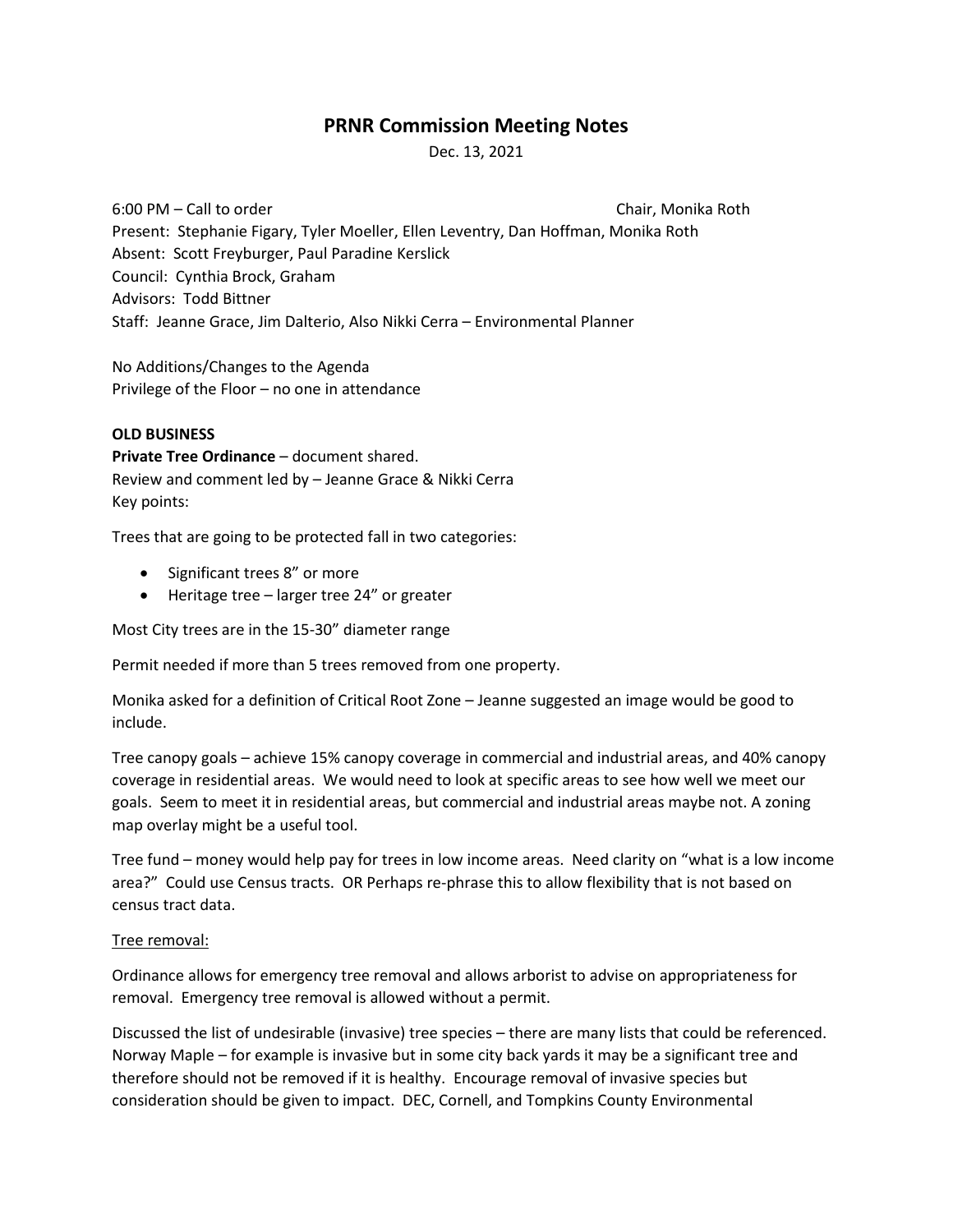Management Council have extensive Invasive Plants lists. The Shade Tree Committee had thoughtfully considered the list. Discussion followed regarding possible approaches to address invasive species in the built environment. We may want to have a City of Ithaca Urban environment tree list but don't want to make the list of undesirable trees too broad.

The Ordinance Goal is to prevent the clear cutting of trees ahead of site plan review and to avoid complaints of backyard tree removals, where trees are considered a community benefit. Suggestion made to split the legislation to address the two groups – residential, and development properties.

A key audience to engage/inform will be tree companies who when contacted about private tree removal will need to explain the law and apply for the permit. Jeanne feels that that process is not so tedious because the number of removals per year is not too great. She checked with some area arborists already. And once the ordinance is crafted, media stories can be released to help get the word out to residents and property owners.

This is a first draft – not a finished product. Discussion of pros and cons is encouraged at this point.

### Approval Criteria:

Would the removal of a Walnut Tree be allowed if someone complained about the nuts damaging their car? It seems so. The purpose is not to prohibit the removal of trees, but to have a conversation.

Revisit the penalty section.

Exemptions: Todd Bittner, Cornell Botanic Garden has asked that an exemption be considered for educational institutions.

Todd is suggesting language that could be included in the definition section, and exemption section.

Definitions – ADD 306-3: Educational Institution. A public, private or church-affiliated establishment for the education at all levels of children and/or adults in subjects or skills, or any college, university, or other institution authorized to confer degrees by the State of New York.

And to the exemptions: item 3 – add at end of sentence…

, or by any Educational Institution on property that it owns or which is entrusted to its custody and control.

Rationale for suggesting this: This ordinance creates a lot of paperwork for annual tree removals on campus. Cornell's natural areas are in the City and many have invasive species present which are a priority for removal. Cornell removed as many as 200-300 trees a year pre-covid and pre-ash borer.

The ordinance purpose is to have a conversation about tree removals, not to prohibit the removal of trees. The intent is to protect the tree canopy. The ordinance must be written for the long haul and treat developers, homeowners, institutions, property owners fairly and equitably.

Is there adequate staffing to support a speedy turnaround for tree permits? It is felt there is adequate staffing.

A question was asked about whether there could be an annual tree removal permit for planned removals on campus. A set of guidelines could be developed for Cornell, in a manner similarly done for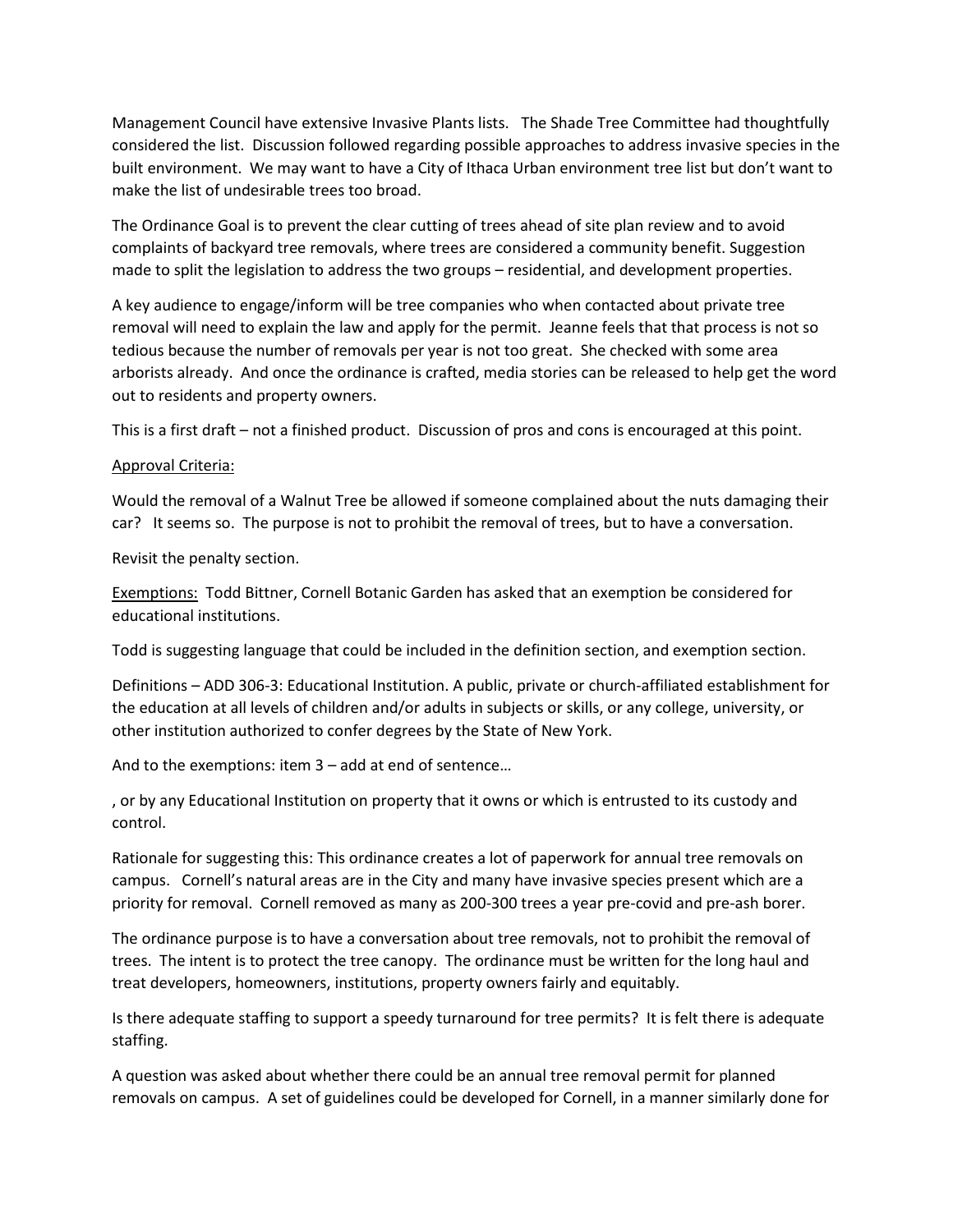NYSEG. Cornell is Tree Campus USA which includes certification. Could there be a pre-approval process for Cornell campus annual tree removal plan (would not have to be down to the specific tree, again, the point is to have a conversation).

Commission members were uncertain as to whether an exemption or special provisions would be needed for the School District or churches (less likely). A conversation with the school district grounds manager might be helpful.

*Discussion ended at 8:15 PM*. Nikki and Jeanne will continue tweaking document, with further input from the Shade Tree Committee and PRNR at future meetings. Thanks to everyone for their participation in this ordinance development process!

## **Jungle Clean-up** – update – Cynthia Brock

Continued concerns about problems related to homeless encampment in the area of Southwest Park behind retailers. Retailers reporting an increase in theft and assaults. Cynthia has been meeting with a group that includes police, fire, retail managers, and agencies. There have been several clean up events held. A road was created at the south end of Cherry Street. Trees, trash removed and cleared. This is intended for fire and police access. There will be further discussion/meetings about how to address the situation.

**Art in Park** – Monika is presenting at BPW tomorrow, Dec. 14, 6 PM

**Working groups and projects for 2022** –document shared – please rank the various activities and suggest changes as relevant prior to January meeting

**SEQR input – Ithaca Market** - [21.11.23 IFM Design Review Sumission.pdf \(cityofithaca.org\)](https://www.cityofithaca.org/DocumentCenter/View/13427/2021-11-23-IFM-Design-Review) – This will be a long process till it comes to fruition. Parking lot and site plan redesign is still being tweaked. We should be prepared to make comments in January. We could ask the Whitham design team to present to PRNR. Rick Manning has been in communication with Witham about the waterfront trail implications. Jeanne thinks designers are optimistic as to which trees they can preserve. There is a new Farmer's Market board in place that may want something more modest.

## Other older updates:

-Bolton Point Six Mile Creek project – site is graded and seeded, more plantings in spring. -Story Walk – no longer being pursued in the site by Cascadilla Creek, Sciencenter, and Conley Park -Light Festival Ithaca Falls – 2022/23 – Tompkins County Convention and Visitor Bureau is looking for a contractor who will install light show for a next winter.

Minutes of Nov. 8 meeting – Dan suggested the following:

-Add an Absent Line for the attendance record

-revise the 1st sentence to say: "Cynthia reported...to discuss the homeless encampments in Southwest Park/Negundo Woods and other areas near the West End."

- Under "New Business," 1st item, 3rd sentence: "In Conley Park itself, there might be...."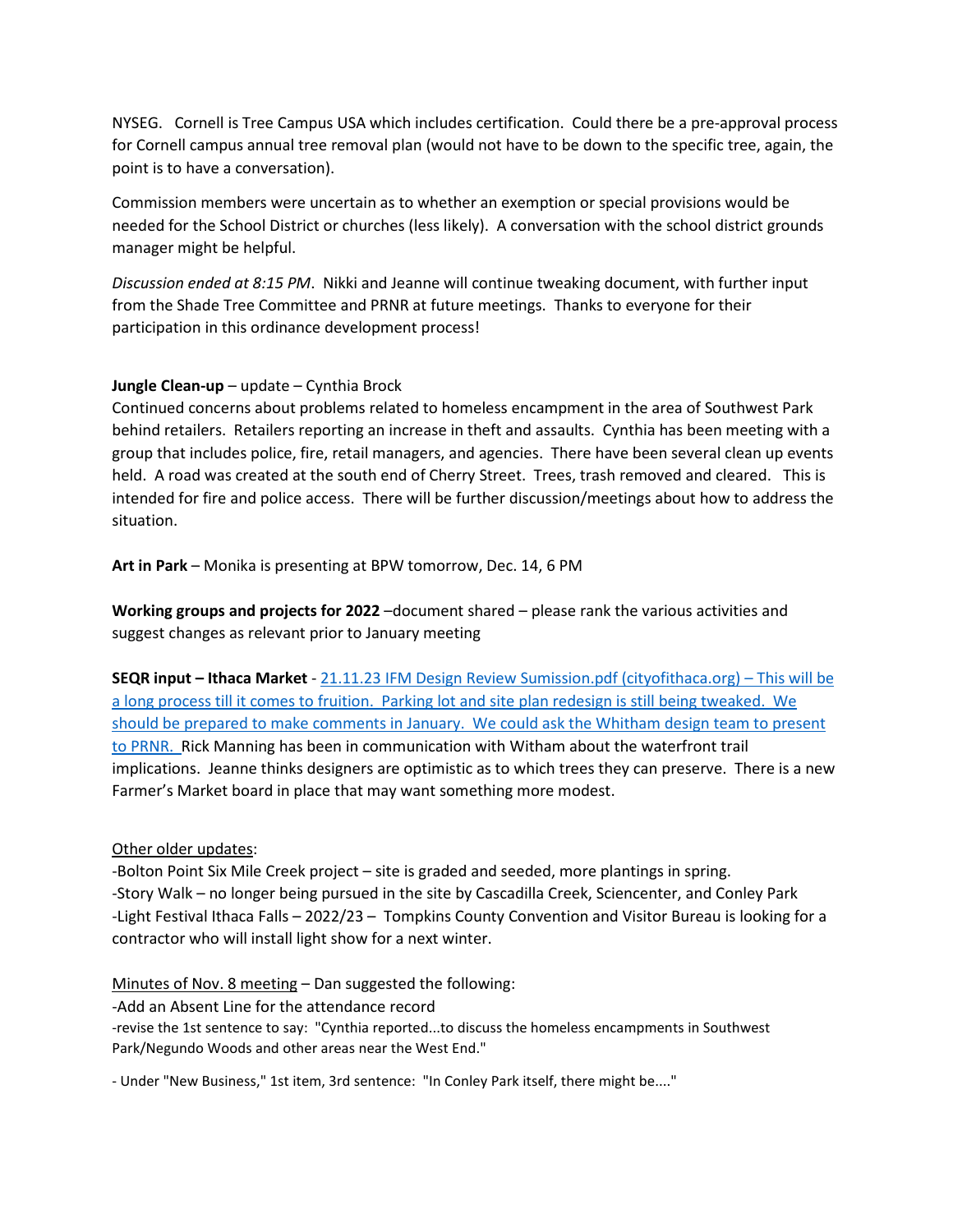Motion made by Monika to approve minutes with the above amendments, second by Ellen, all in favor.

**Members:** Ellen Leventry agreed to continue with the commission until such time when more of the vacant seats are filled. Monika indicated that she had written a press release for new members that was forwarded to the City Clerk, Mayor, and Planning staff. No one responded. No further action taken.

## **Staff Updates**

*Jim* - End of year wrap up and equipment maintenance. Planning a Kickoff meeting for design for fields, grounds and outbuildings. Getting Rink enclosure out to bid for Jan 2022. Getting design for pool repairs out to bid so project is finished on time for summer operation.

*Jeanne* – sad that their bucket truck is broken. Jeanne, Ellen Leventry, and Christine from Historic Ithaca are meeting about the City Cemetery Arboretum designation which was received. They will be developing a plan for improvements. Ellen and Jeanne visited Mount Hope Cemetery in October to learn about how they handled terracing and other maintenance matters. They also gathered great ideas about fundraising.

## Member updates/announcements

From Rick Manning: Cass Park waterfront trail is 20 years old, and needs attention and maintenance. Rick will be meeting with Jeanne, Jim and others to get a plan in place.

From Cynthia: Hangar Theater flooding issue. Hangar has asked for City assistance with flooding problems (losing their flood insurance, asking if the City could provide insurance?). Jon Negley, from TC Soil & Water District, did an analysis of the elevation and it appears that the Hangar elevation is the same as when the Lake is at flood stage (383 feet). As such, there are few mitigations available that can address the flooding of the facility as the lake level rises, as there is nowhere for the water to drain to away from the building. Similar flooding issues are prevalent in Cass Park.

# **THANK YOU TO TYLER AND GRAHAM FOR THEIR SERVICE ON THE PRNR COMMISSION FOR THE PAST 4 YEARS! Much appreciated!**

Unfinished Business – to be addressed at future meetings: -Park Signage -SEQR process input – How to make it work better… -Green New Deal input

8:10 PM – Meeting Adjourned Next meeting – January 10, 2022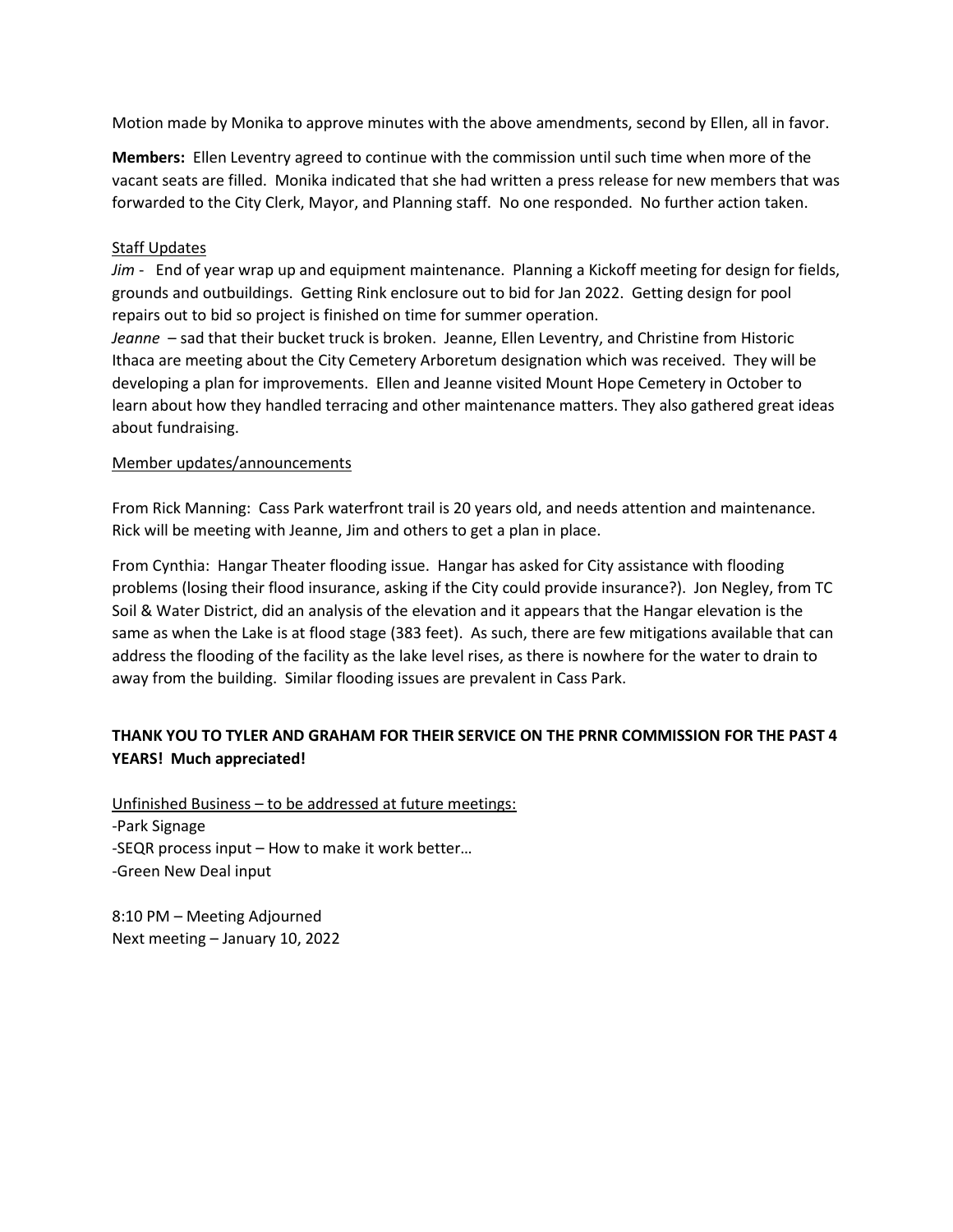## **City of Ithaca Art In Public Parks Policy** – draft May 2021, updated 9/13/21, **updated Dec. 14, 2021 based on BPW meeting input**

The City of Ithaca has been active in promoting Art in public spaces both on City and private property. In 2019, 2 Art Project proposals were submitted to the City for sculptures recommended for siting in City parks. As a result, the City Parks, Recreation, and Natural Resources Commission (PRNR), was asked to make comment. A key concern that arose is that there are no criteria to use for evaluating the appropriateness of art being proposed for a particular park location. *Key among PRNR concerns were*: safety, alignment of the art with the intended purpose of the park, how the art contributes to the park experience and adds amenities, ensuring community/neighborhood input, how long the art would remain in the park and who would maintain it.

In response to these concerns, we are submitting the following proposed policy for consideration by Common Council. We have reviewed similar policies in other communities and have drawn heavily on the NYC Dept. of Parks & Recreation – Temporary Public Outdoor Art Guidelines. <https://www.nycgovparks.org/art-and-antiquities/temporary-guidelines>

## **Park Resources – Where to Exhibit**

The City has two major flagship parks (Stewart and Cass Park), and a total of 15 neighborhood parks most of which are located near residential housing. In addition, there are 3 major natural areas, however, at this time, this policy does not apply to the City's natural areas: Fuertes Bird Sanctuary, Ithaca Falls, and Six Mile Creek Preserve.

Most artists want their art to be seen, so if visibility is important, some parks are better situated than others. A smaller less visible neighborhood park provides the opportunity to engage the community in creating art they envision for their park. Some parks, like Stewart Park and Dewitt Park, have historical significant and therefore require that history be honored.

Each of our City Parks has a purpose and community use, and as such, art that is proposed should be complementary to the purpose, contribute to the overall park experience and aesthetic, and above all be respectful of what the neighborhood wants.

**List of parks/map**: (link to a website – Artists Guide to City of Ithaca Parks Public Art Sites}

[Consideration should be given to mapping sites in Parks where art would best fit]

Flagship Parks (large parks) Stewart Park Cass Park Neighborhood parks Auburn

Baker

Brindley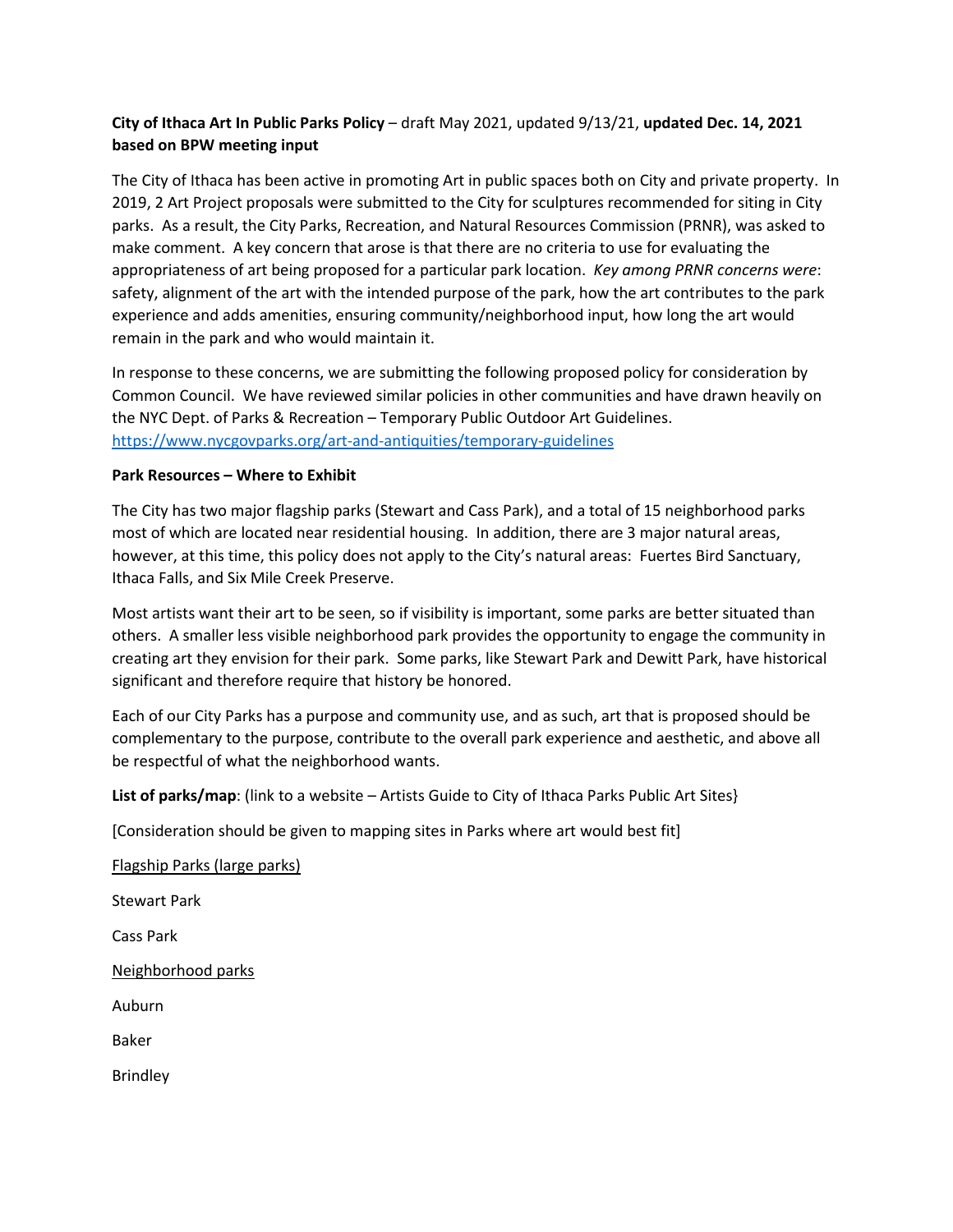Bryant

Columbia

Conley

Conway

Dewitt – should this be taken off the list?

Hillview

McDaniels

Maple Grove

South Titus

Thompson

Wood Street

Washington

Other green spaces:

Dryden Road (in front of the parking garage)

Van Horn – very small area maintained by the Beautification Program

Strawberry Fields – no public access except from BS school

Negundo Woods – both a park and natural area

Floral Avenue - not a park, part of Flood Control channel

**Natural Areas** – at this time, this policy does not apply to the following sites:

Ithaca Falls

Fuertes Bird Sanctuary

Six Mile Creek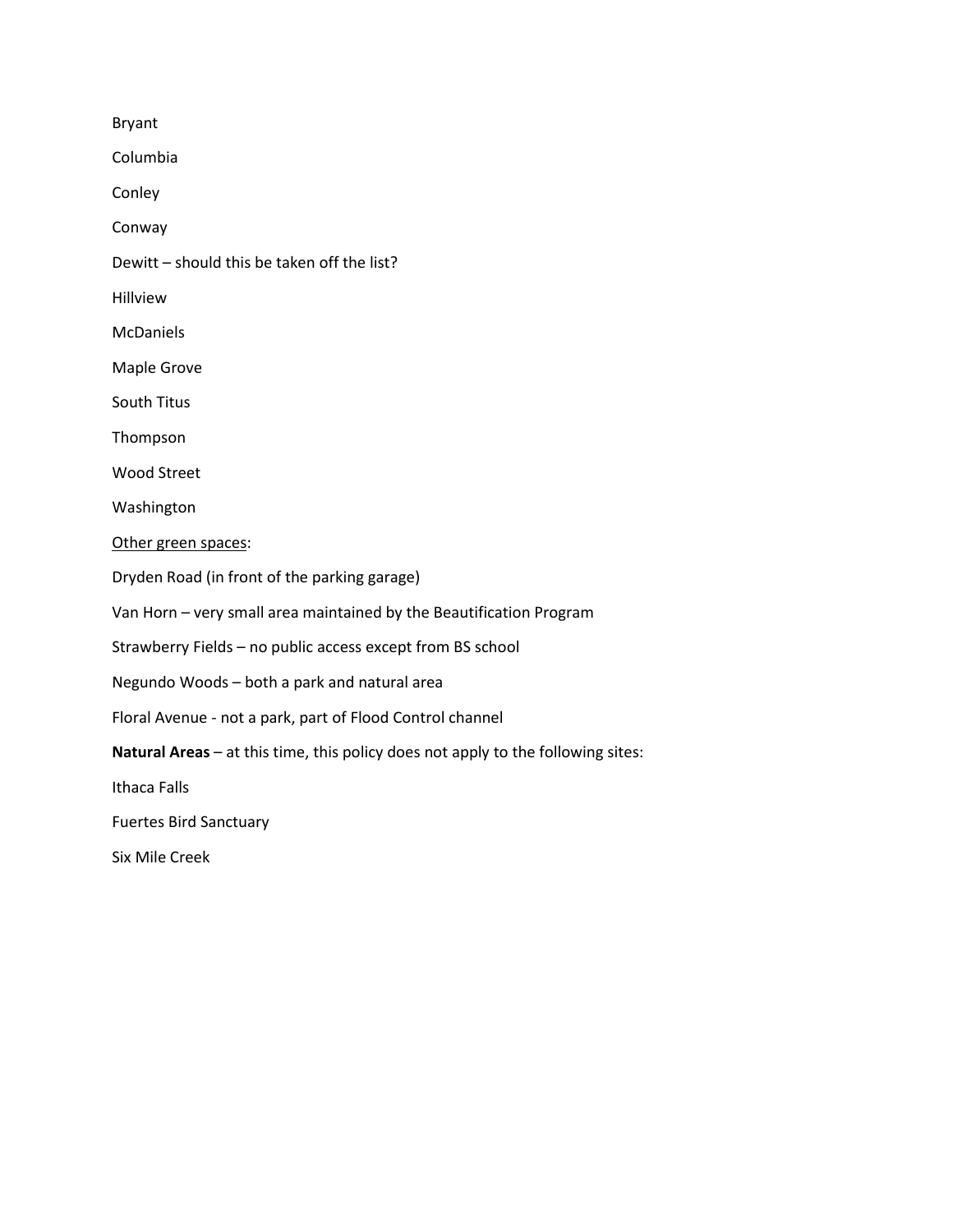## **Art in Parks Overarching Criteria:**

Art installations in parks are considered to be a value adding amenity and should enhance the overall park experience. Art proposed for parks should be in alignment with or complementary to the intended use of the park; for example, some parks are used for youth and adult sports, some for walking, biking or other exercise, some for social gathering, some for reflection, and in some, art may not be appropriate, or only appropriate in certain areas.

All prospective exhibitors, (except if art is proposed for Stewart Park) are required to share their proposed project with neighborhood associations and obtain neighborhood engagement, input, and general support for the art project being proposed. In the case of Stewart Park, input should be sought from the Friends of Stewart Park.

Art must not be disrespectful of any culture, history, and in no way be offensive by reasonable standards.

All art installations must minimize the disturbance of existing plant or wildlife habitat (unless the City Forester determines that habitat in a particular location will not be damaged and that the site will be improved as a result e.g. removal of invasive species); and shall not introduce elements that will negatively impact plants or wildlife (e.g. lights, noise, etc.)

Wherever possible and appropriate, art should be functional (serving multiple purposes) such as adding a much-needed amenity such as bench, play structure, waste bin, water fountain, etc.

All art must be demonstrated to be safe for the life of the installation ensuring that any risk of injury has been addressed fully. If art is deemed unsafe at any time during its exhibition, it must be removed by the artist or the artist's designated representative. In addition to safety, consideration should be given to minimizing the potential misuse that would cause injury to people or damage the structure.

Art projects may be temporary installations in place for a few weeks to a year, or if constructed of durable materials, may be approved for installation for multiple years as long as the work is deemed appropriate by the community and artist. In the case of longer-term installations, public input should be sought. It is recommended that longer term art installations once installed be inspected annually for durability.

Artists or designated representatives are responsible for production, installation, maintenance and removal/decommissioning of the art and all associated costs, including insurance. These responsibilities shall be specified in a standard memorandum between the City and artist or designated representative.

## **Land Acknowledgement and Veto Clause**

PRNR recommends that the City allow the Gayogoho:no traditional leadership to comment upon any art proposal subject to this Art in Parks policy.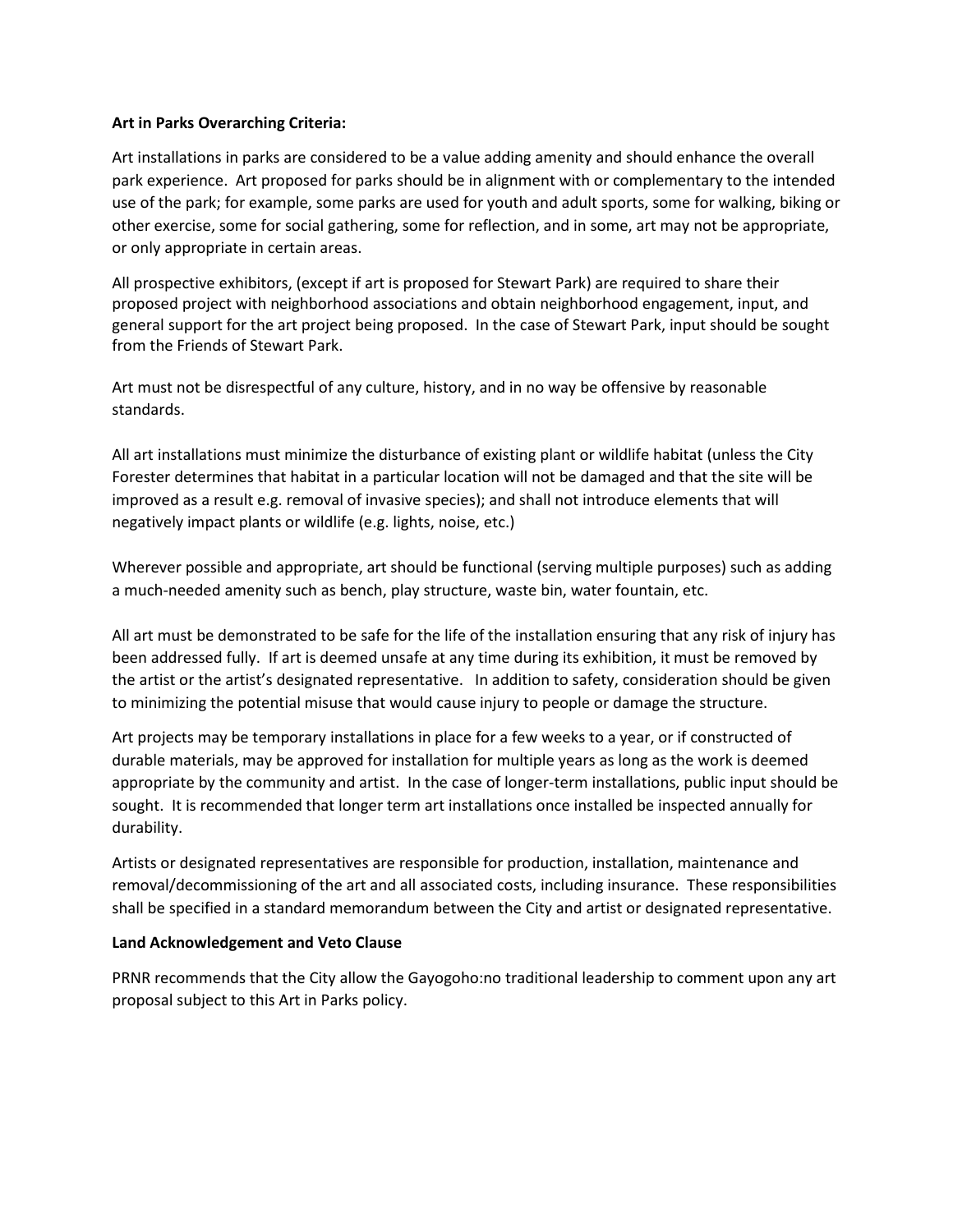### **Submission Requirements**

- A written description of proposed artwork, including: title, medium, dimensions (height x width x depth), weight, installation method and anchoring procedure.
- Safety and how it will be addressed.
- If proposing existing work: photographs of artwork; include scale.
- If proposing a new work: working drawings or photograph to scale.
- Artist's statement and resume, with links to previous work.
- Installation budget outlining all materials to be brought on site and any excavation required.
- Name of the sponsoring organization or other method of financing. Include the name, address and phone number of the contact person.
- Proposed duration of the installation.
- Proposed location for the installation.
- **Evidence of insurance? See below**

Applicants are strongly encouraged to submit materials at least six months prior to the intended installation date to allow time for proposal review and project development.

Proposal materials will not be returned and incomplete applications will not be reviewed.

Proposals may be submitted an any time, there is no submission deadline.

#### **Submit your proposal by email or by mail to: City of Ithaca Planning Department**

#### **Review Process**

All proposals are submitted to the City of Ithaca Planning Department. Staff will review the submission to ensure it is complete and coordinate the review process.

First, the Community Life Commission shall review the proposal for artistic merit only.

Proposals for Art in Parks shall then be forwarded to the PRNR Commission for their review and recommendations, an in consideration of the recommendations of the Community Life Commission.

Artists are encouraged to schedule a presentation at a PRNR Commission meeting.

Proposals presented to the PRNR Commission that meet Art in Park policy criteria shall then be circulated for public review as relevant:

For Neighborhood Parks, including Cass Park, public comments shall be requested via the relevant Council member(s) and neighborhood associations or citizens reached via media, meetings or other such means.

For Stewart Park, in addition to the general public, Friends of Stewart Park shall be asked for input.

PRNR will summarize all comments and recommendations for submission to the City of Ithaca Planning and Economic Development Committee, who in turn will review and share recommendations with the Board of Public Works and ultimately submit recommendations to Common Council for final approval.

Following Council approval of an art proposal, a license agreement (similar to what is generic for city) is issued to the artist and/or sponsoring organization.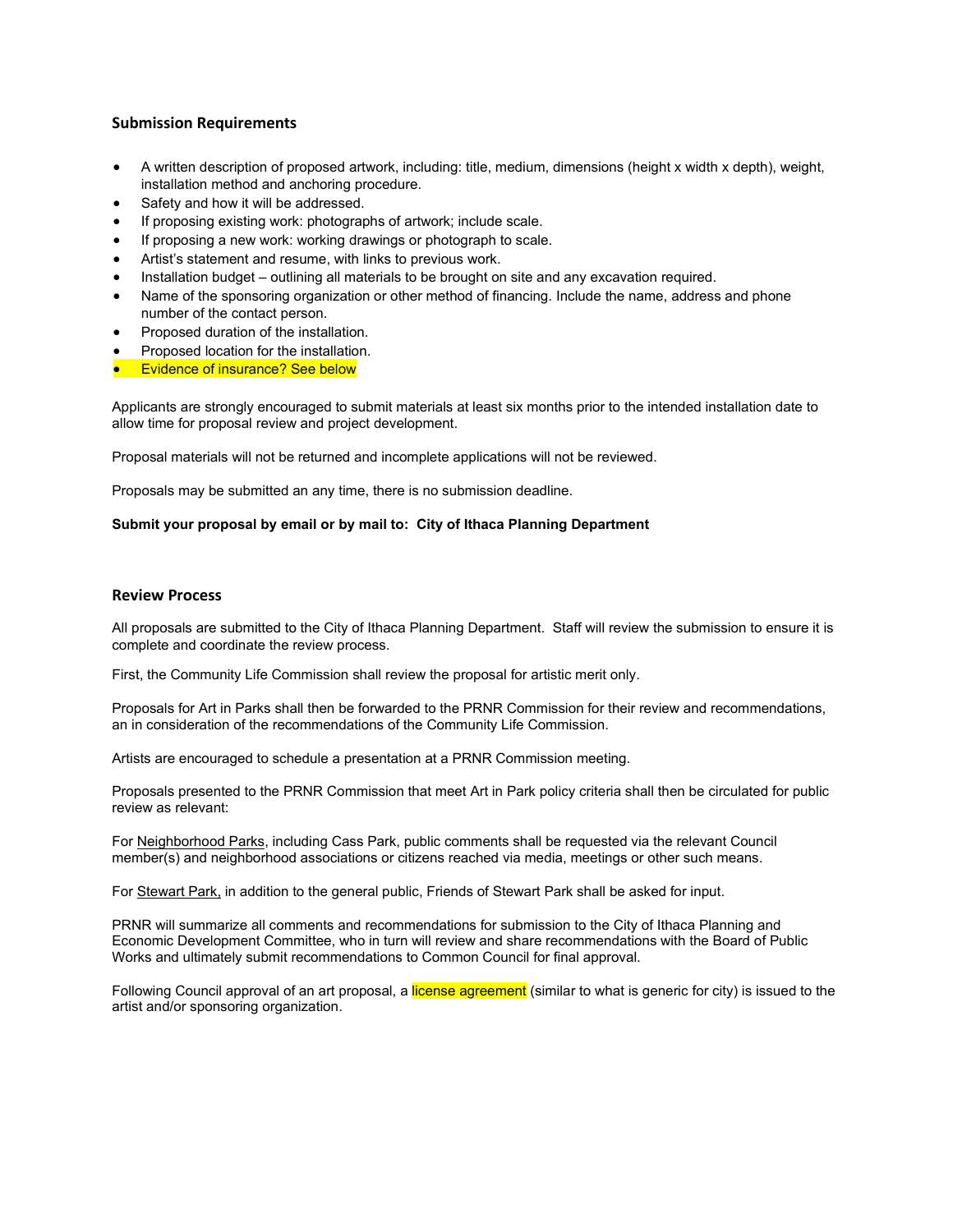### **Exhibitors Responsibilities**

When exhibiting in a City of Ithaca Park, the artist assumes responsibility for funding the project, including site preparation and remediation. Other artist responsibilities include:

- Propose high quality art responsive to community interests and guidelines for art in public spaces.
- Ensure that all documentation regarding the proposed work, installation of the work, and costs are fully available at the time of proposal submission.
- Be prepared to present the proposal at various City commission and government meetings and to the public in neighborhood gatherings.
- Provide funding for fabrication, installation, maintenance, insurance, security deposit, deinstallation, and site restoration.
- Oversee installation of artwork (tools, materials and equipment are not provided by Parks).
- Some projects may require technical reports prepared by a licensed engineer.
- Monitor and maintain the artwork during the exhibition period.
- For multi-year installations, coordinate an annual inspection of the to ensure it's safety and durability.
- Oversee deinstallation of artwork and site remediation.

### The following need more review/discussion!

- Obtain necessary insurance policies naming the City of Ithaca as additional insured. [Discussion: this may be limiting…individual artists may not be able to obtain – insure installation & artwork…avoid making it difficult to apply – maybe make this advisable, but maybe it would depend on what the work is…stand-alone vs wall art…Ask planning dept how they have dealt with murals, other public…]
- **Insurance for art piece to protect work**
- What is the City policy for people working on city property…insurance…covering their work, exempting city from liability
- A security deposit, which will be returned to the exhibitor upon restoration of the site.
- See public art plan…safety & durability…good statement to include from 2003 Public art plan
- Grant City the right to a royalty-free, perpetual license to use any depictions of the artwork for non-commercial purposes (credit will be given to the exhibitor). – should we check with city atty…do we need this?

### **City's Responsibilities**

- Assist the Artist with navigating the proposal review process and with scheduling presentations to commissions.
- Assist the Artist with ensuring ample public comment, in particular from neighborhood groups, is obtained.
- Review and select projects based on meeting evaluation criteria.
- **•** Prepare legal documents for signature by artist or organization. <mark>– check w/atty....</mark>
- Grant artist sole ownership and copyright of the final design and artwork.
- Ensure the timeliness in the review of proposed projects.